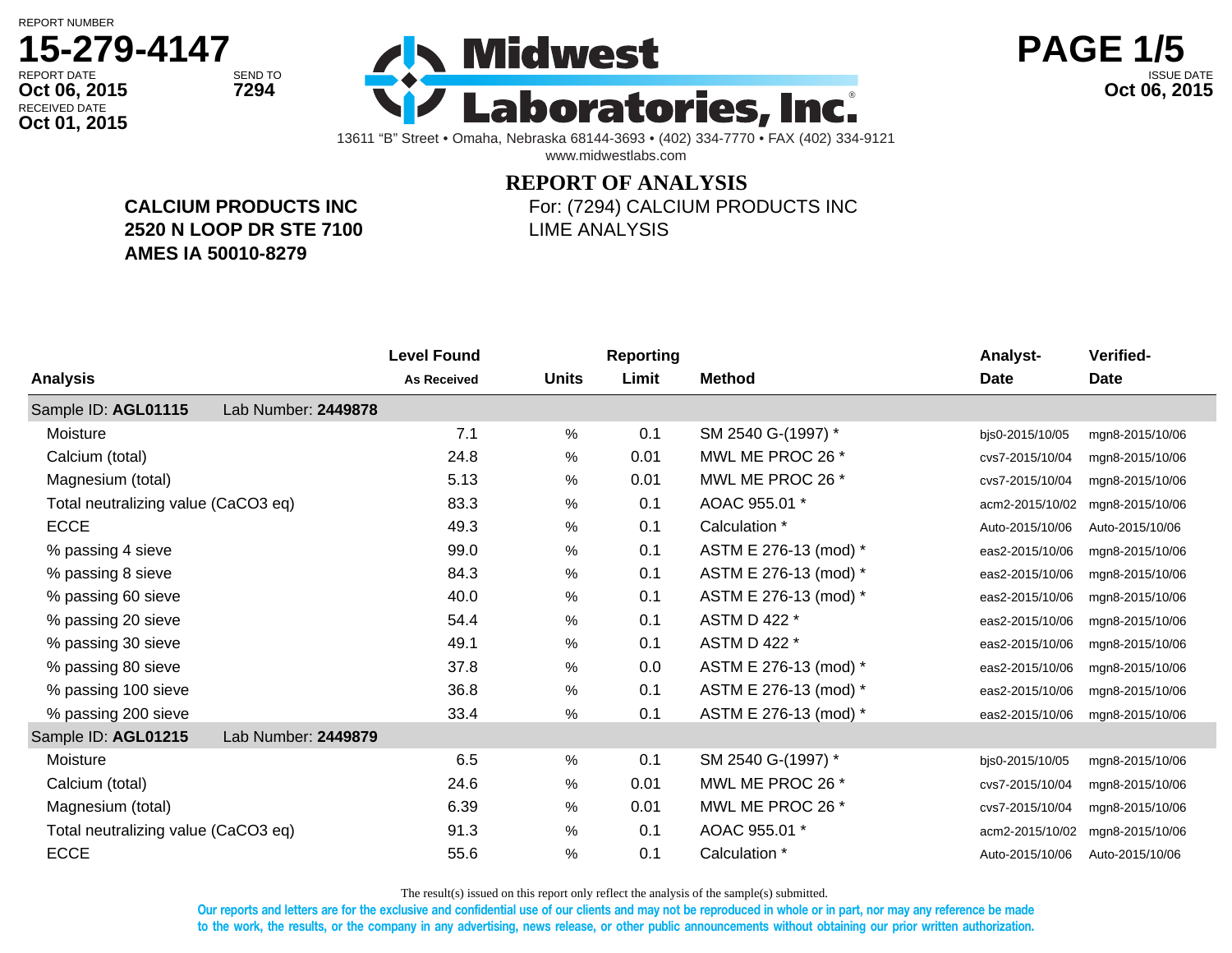**Oct 01, 2015**

## RECEIVED DATE **15-279-4147**





13611 "B" Street • Omaha, Nebraska 68144-3693 • (402) 334-7770 • FAX (402) 334-9121 www.midwestlabs.com

## **REPORT OF ANALYSIS**

**CALCIUM PRODUCTS INC 2520 N LOOP DR STE 7100 AMES IA 50010-8279**

For: (7294) CALCIUM PRODUCTS INC LIME ANALYSIS

|                                     | <b>Level Found</b>          |              | <b>Reporting</b> |                       | Analyst-        | Verified-       |
|-------------------------------------|-----------------------------|--------------|------------------|-----------------------|-----------------|-----------------|
| <b>Analysis</b>                     | <b>As Received</b>          | <b>Units</b> | Limit            | <b>Method</b>         | Date            | <b>Date</b>     |
| Sample ID: AGL01215                 | Lab Number: 2449879 (con't) |              |                  |                       |                 |                 |
| % passing 4 sieve                   | 99.6                        | $\%$         | 0.1              | ASTM E 276-13 (mod) * | eas2-2015/10/06 | mgn8-2015/10/06 |
| % passing 8 sieve                   | 90.7                        | %            | 0.1              | ASTM E 276-13 (mod) * | eas2-2015/10/06 | mgn8-2015/10/06 |
| % passing 60 sieve                  | 39.6                        | %            | 0.1              | ASTM E 276-13 (mod) * | eas2-2015/10/06 | mgn8-2015/10/06 |
| % passing 20 sieve                  | 61.0                        | %            | 0.1              | ASTM D 422 *          | eas2-2015/10/06 | mgn8-2015/10/06 |
| % passing 30 sieve                  | 53.1                        | %            | 0.1              | ASTM D 422 *          | eas2-2015/10/06 | mgn8-2015/10/06 |
| % passing 80 sieve                  | 36.4                        | %            | 0.0              | ASTM E 276-13 (mod) * | eas2-2015/10/06 | mgn8-2015/10/06 |
| % passing 100 sieve                 | 35.2                        | %            | 0.1              | ASTM E 276-13 (mod) * | eas2-2015/10/06 | mgn8-2015/10/06 |
| % passing 200 sieve                 | 31.2                        | $\%$         | 0.1              | ASTM E 276-13 (mod) * | eas2-2015/10/06 | mgn8-2015/10/06 |
| Sample ID: AGL01315                 | Lab Number: 2449880         |              |                  |                       |                 |                 |
| Moisture                            | 7.5                         | %            | 0.1              | SM 2540 G-(1997) *    | bjs0-2015/10/05 | mgn8-2015/10/06 |
| Calcium (total)                     | 29.4                        | %            | 0.01             | MWL ME PROC 26 *      | cvs7-2015/10/04 | mgn8-2015/10/06 |
| Magnesium (total)                   | 2.43                        | %            | 0.01             | MWL ME PROC 26 *      | cvs7-2015/10/04 | mgn8-2015/10/06 |
| Total neutralizing value (CaCO3 eq) | 84.8                        | %            | 0.1              | AOAC 955.01 *         | acm2-2015/10/02 | mgn8-2015/10/06 |
| <b>ECCE</b>                         | 51.4                        | $\%$         | 0.1              | Calculation *         | Auto-2015/10/06 | Auto-2015/10/06 |
| % passing 4 sieve                   | 99.6                        | $\%$         | 0.1              | ASTM E 276-13 (mod) * | eas2-2015/10/06 | mgn8-2015/10/06 |
| % passing 8 sieve                   | 86.5                        | %            | 0.1              | ASTM E 276-13 (mod) * | eas2-2015/10/06 | mgn8-2015/10/06 |
| % passing 60 sieve                  | 41.2                        | %            | 0.1              | ASTM E 276-13 (mod) * | eas2-2015/10/06 | mgn8-2015/10/06 |
| % passing 20 sieve                  | 59.8                        | $\%$         | 0.1              | ASTM D 422 *          | eas2-2015/10/06 | mgn8-2015/10/06 |
| % passing 30 sieve                  | 52.8                        | %            | 0.1              | ASTM D 422 *          | eas2-2015/10/06 | mgn8-2015/10/06 |
|                                     |                             |              |                  |                       |                 |                 |

The result(s) issued on this report only reflect the analysis of the sample(s) submitted.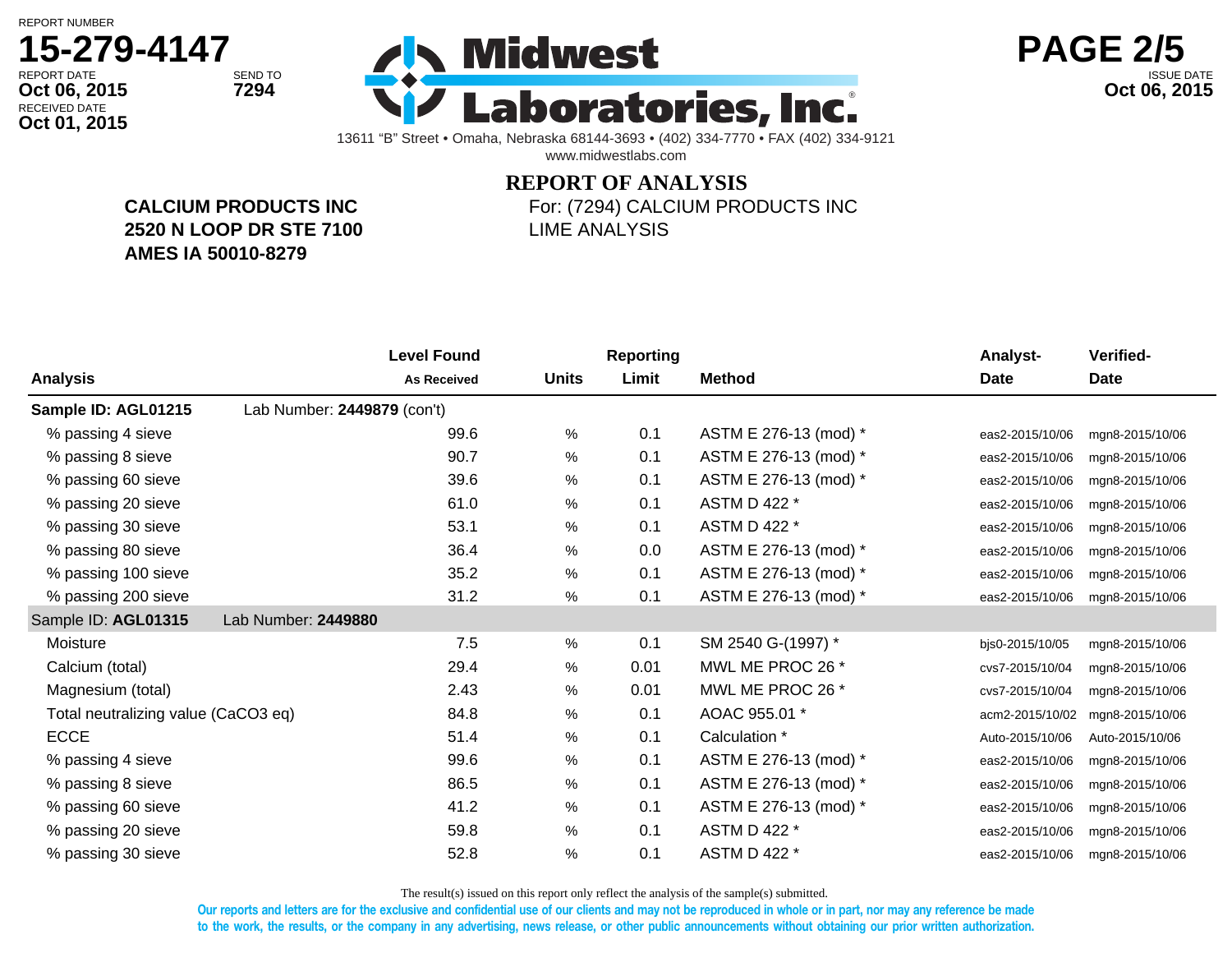## RECEIVED DATE **15-279-4147 Oct 01, 2015**





13611 "B" Street • Omaha, Nebraska 68144-3693 • (402) 334-7770 • FAX (402) 334-9121 www.midwestlabs.com

# **REPORT OF ANALYSIS**

**CALCIUM PRODUCTS INC 2520 N LOOP DR STE 7100 AMES IA 50010-8279**

For: (7294) CALCIUM PRODUCTS INC LIME ANALYSIS

|                     | Level Found                 |              | <b>Reporting</b> |                       | <b>Analyst-</b> | Verified-                       |
|---------------------|-----------------------------|--------------|------------------|-----------------------|-----------------|---------------------------------|
| <b>Analysis</b>     | <b>As Received</b>          | <b>Units</b> | Limit            | Method                | Date            | <b>Date</b>                     |
| Sample ID: AGL01315 | Lab Number: 2449880 (con't) |              |                  |                       |                 |                                 |
| % passing 80 sieve  | 38.5                        | %            | 0.0              | ASTM E 276-13 (mod) * |                 | eas2-2015/10/06 mgn8-2015/10/06 |
| % passing 100 sieve | 37.5                        | %            | 0.1              | ASTM E 276-13 (mod) * |                 | eas2-2015/10/06 mgn8-2015/10/06 |
| % passing 200 sieve | 33.9                        | %            | 0.1              | ASTM E 276-13 (mod) * | eas2-2015/10/06 | mgn8-2015/10/06                 |

All results are reported on an AS RECEIVED basis.

For questions please contact:

Rob Ferris Account Manager rob.ferris@midwestlabs.com (402)829-9871

The result(s) issued on this report only reflect the analysis of the sample(s) submitted.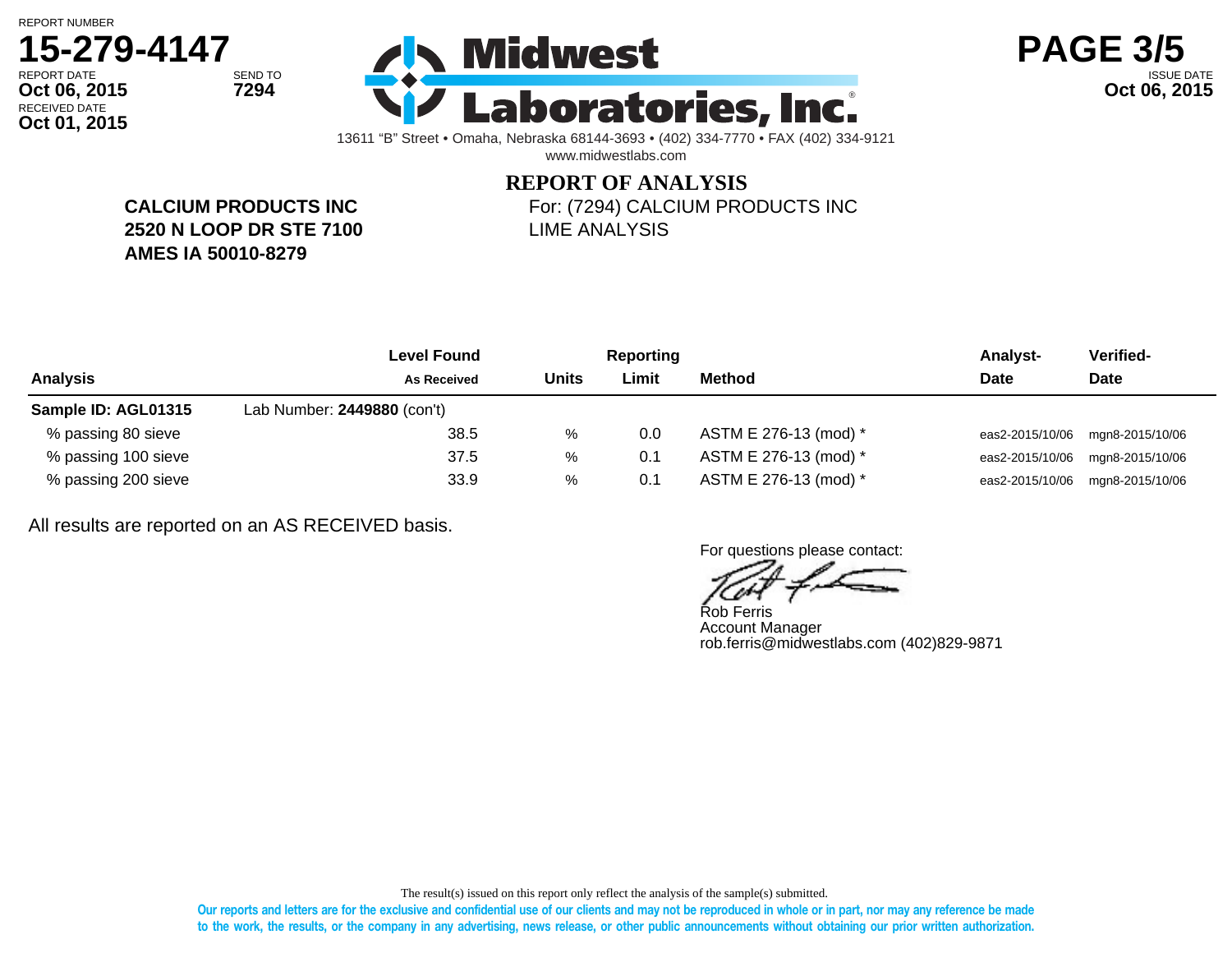





13611 "B" Street • Omaha, Nebraska 68144-3693 • (402) 334-7770 • FAX (402) 334-9121 www.midwestlabs.com

> **REPORT OF ANALYSIS** For: (7294) CALCIUM PRODUCTS INC LIME ANALYSIS

**CALCIUM PRODUCTS INC 2520 N LOOP DR STE 7100 AMES IA 50010-8279**

### **Detailed Method Description(s)**

#### **SM 2540 G**

Analysis follows MWL WC 060 which is based on SM 2540 G. A sample is weighed placed in a vacuum drying oven to drive off the moisture and re-weighed. The sample is then placed in a muffle furnace at 550°C, cooled, and re-weighed. The residue remaining is the ash and the mass lost is the volatile matter.

#### **ICP Analysis Fertilizers AOAC 985.01 (mod)**

Analysis follows MWL ME 026 which is based on AOAC 985.01. Samples have been prepared using MWL WC 056 which is based on AOAC 957.02 using mineral acids and heat. Sample analysis involves moving the sample extract into the ICP where it is nebulized and introduced into the high temperature plasma which energizes the electrons of the dissolved minerals/metals. As the energized electrons of the minerals/metals return to ground state, energy is released as light. The emitted wavelength(s) and light intensities are used to identify and quantitate the minerals/metals in the sample

#### **AOAC 955.01**

Analysis follows MWL WC 039 which is based on AOAC 955.01. A sample is treated with an excess of acid and then back-titrated with a known base to a phenolphthalein end point

#### **Calculation**

Analytical results are entered into applicable formulas to provide a calculated result which is reported.

#### **Wet Sieve**

Sample analysis follows MWL WC 070 which is based on ASTM E 276. A known mass of a solid is obtained and a pre-determined set of sieves obtained. The sample is placed on the upper most (largest screen size) and the sample washed with water to wash the materials through the sieves. The material retained on the individual sieves is removed and weighed and the percent of the total passing through the sieve is calculated and reported.

#### **ROTAP 2 MIN**

Sample analysis follows MWL PR 093 which is based on ASTM D 422. A known mass of sample is placed on one or more sets of standard sieves and the stack shaken for an established period of time. After shaking, the material retained on a specific sieve is weighed. The result can be reported as the amount retained on a sieve or passing through a sieve.

The result(s) issued on this report only reflect the analysis of the sample(s) submitted.